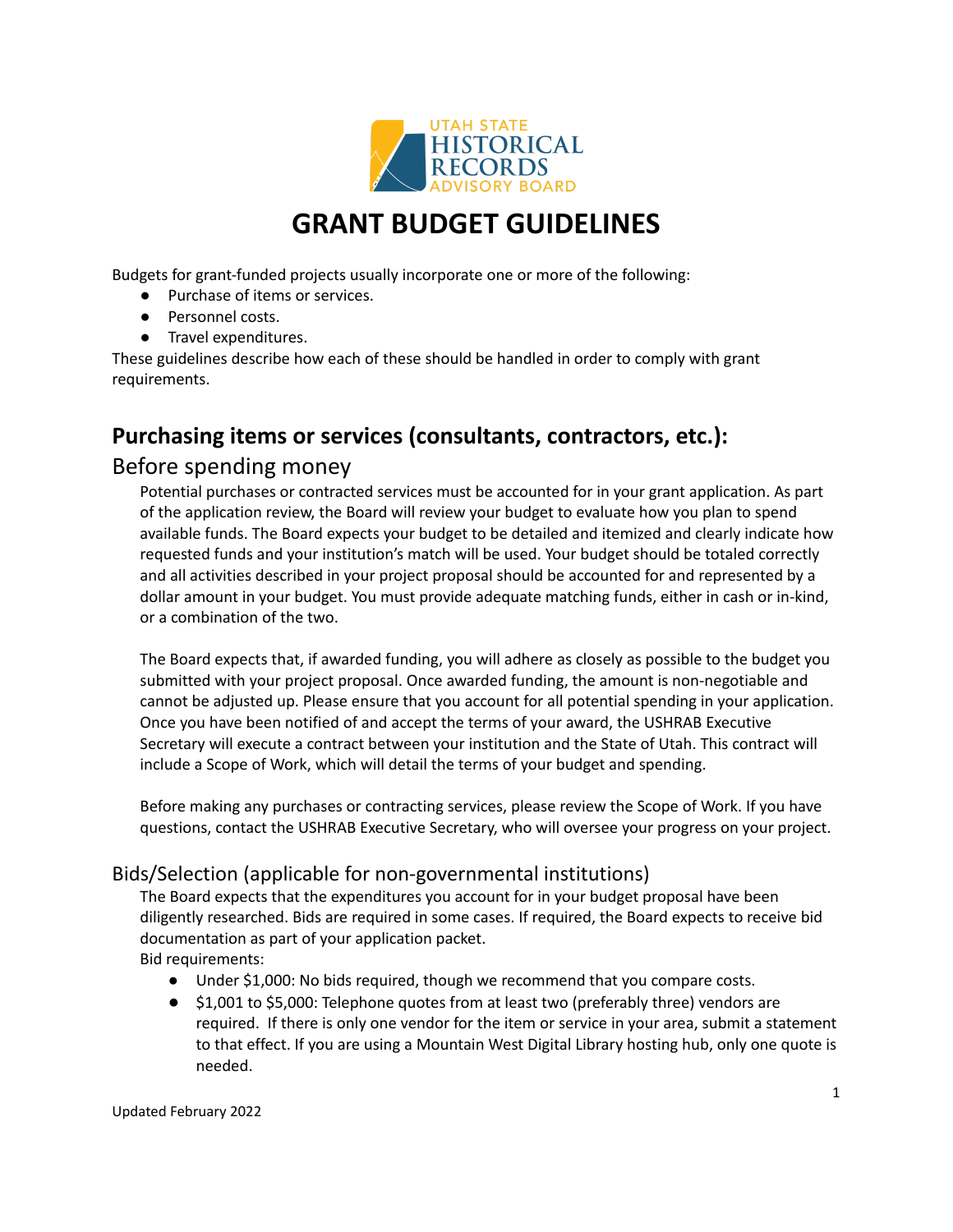#### Reimbursement documentation

Grants are given as reimbursement awards. Funds spent will be reimbursed at the end of the grant period or, if you finish your project well before the end of the grant period, upon documentation of successful completion of your project. In order to receive your reimbursement, you will need to document all purchases, supported by the following:

- **Invoice or receipt -** Itemized, detailed invoice/receipt showing date of service/purchase, quantity of item purchased and detailed description of goods and services. *(Debit/credit card summarized receipt is not sufficient.)*
- **Proof of payment.** This is usually a canceled check (front and back). Government agencies may submit copies of official payment ledgers in lieu of a canceled check. Non-governmental grant recipients may either provide copies of front and back of canceled check or a copy of the front of the check (copied before giving it to the vendor) *and* a copy of the bank statement showing the check clearing the bank account.

### **Personnel costs:**

#### Paid Employees:

The budget you submit with your application should account for all personnel costs. If essentially all of an employee's time is devoted to a grant-eligible activity (i.e. a project archivist processing a collection), you need only account for the total number of hours and the dollar amount, recorded on one line of a time sheet and verified by an explanation of qualifications in the Staff and Volunteers section on the application.

Note that if a regular employee works on project-related activities for only a portion of their regular work hours, only the time spent on project-related activities count toward the personnel costs lists in the budget proposal. The USHRAB recommends tracking daily or weekly totals for hours spent on the grant project. When submitting documentation for reimbursement, you must include a time sheet documenting the employee's work.

#### Volunteers:

Volunteer services may be furnished by professional and technical personnel, consultants, and other skilled and unskilled labor. Although donated time is not reimbursable, it is usually used as matching share if it is an integral and necessary part of the approved work. Volunteer labor will be calculated at \$27.82 per hour, as recommended by UServeUtah. This rate is meant to reflect the value of volunteer work for your institution and includes considerations like fringe benefits that would be covered for a paid employee. If you are choosing to hire an intern or time-limited employee for your project, we encourage you to do market research before setting your own rate. If using professional salary rates in place of the UServeUtah rate for volunteer hours, please verify the rate with documentation acceptable for auditing purposes.

When using volunteer time as your matching share, you are required to include documentation of the donated time. Please provide detailed time sheets accounting for the services performed toward completion of the grant project. Records must show the actual hours worked and specific duties performed. The individual who performed the work must sign each time sheet.